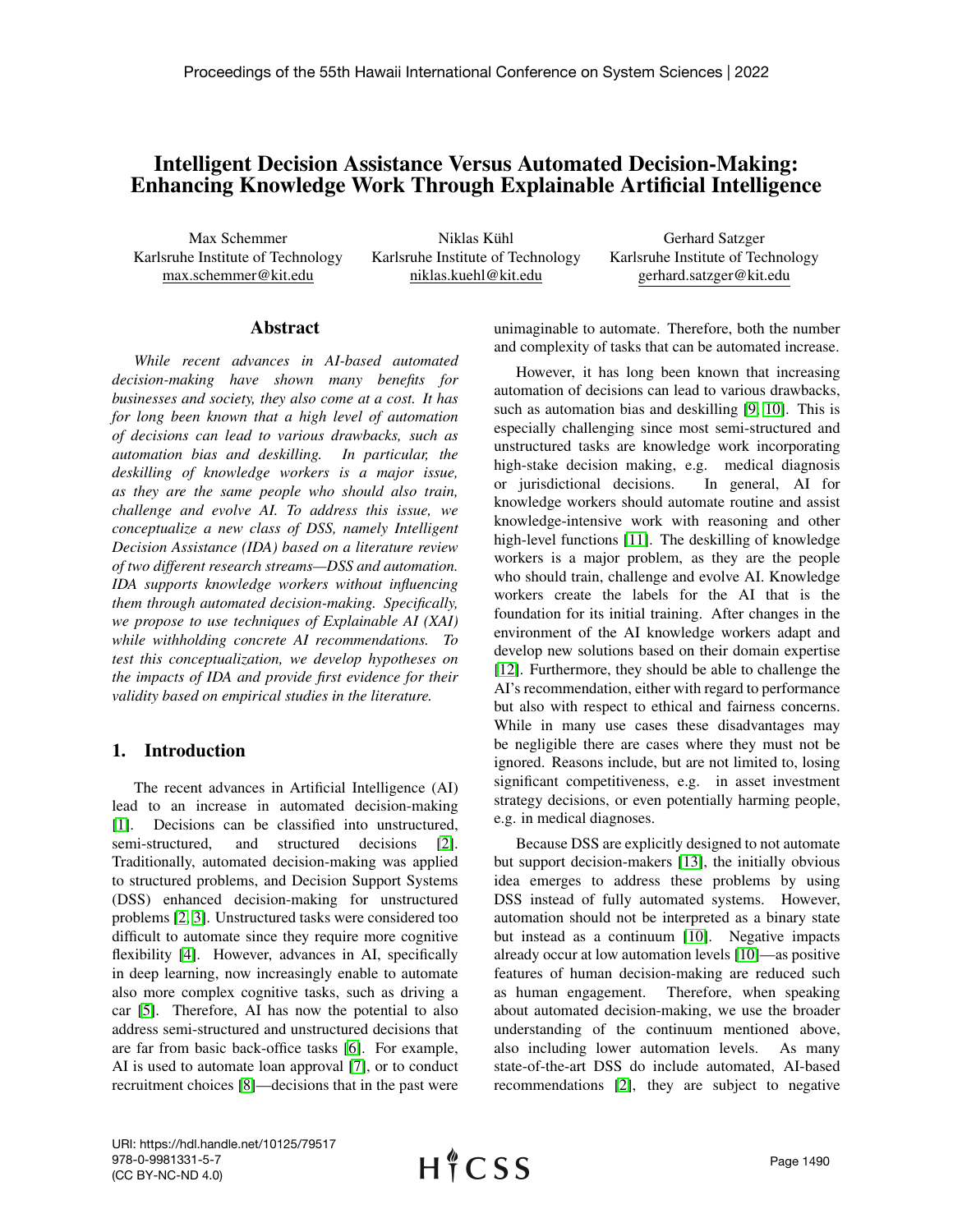impacts, like automation bias in the short, reduced engagement in the medium, and deskilling in the long term. Thus, we perceive a major research gap in supporting human decision-making without those downsides, and formulate:

### RQ: *How can we design AI for decision support without introducing automation disadvantages?*

Based on automation and DSS research, we conceptualize a new class of DSS, *Intelligent Decision Assistance* (IDA), that reduces automation-induced disadvantages while still preserving decision support levels. From the automation literature, we draw the critical evaluation of potential disadvantages of automated decision-making and the awareness of a continuum between full automation and human agency [\[10\]](#page-7-9). From DSS literature, we use the concept of guidance [\[14\]](#page-7-13). Part of guidance theory is the explainability of DSS [\[14\]](#page-7-13) which is a traditional topic of IS research [\[15\]](#page-8-0). We discuss various combinations of automation levels and explainability and eventually follow the idea of informative guidance as a guidance that foregoes to provide explicit recommendations [\[16\]](#page-8-1). In line with this notion, we propose to withhold the AI's decision and let the human "brainstorm" together with the AI by providing techniques from the Explainable AI (XAI) knowledge base [\[17\]](#page-8-2), such as examples, counterfactuals, or feature importance. After conceptualizing IDA and deriving hypotheses on its impact, we provide first evidence for their validity through a systematic evaluation of empirical studies in the literature. With our work, we contribute to research and practice by conceptualizing a new class of DSS—*Intelligent Decision Assistance*.

# 2. Literature Review

In general, IS are designed to support or automate human decision-making [\[18\]](#page-8-3). These two purposes are traditionally analyzed in two different research streams: *decision support* is traditionally covered in DSS literature [\[19\]](#page-8-4), while *Automation* is mainly addressed in Ergonomics literature [\[1\]](#page-7-0).

### 2.1. Decision Support Systems

DSS represent an important class of IS that aim to provide decisional advice [\[13\]](#page-7-12). In general, "DSS is a content-free expression, which means that there is no universally accepted definition" [\[2,](#page-7-1) p. 16]. However, DSS can be used as an umbrella term to describe any computerized system that supports decision-making in an organization [\[2\]](#page-7-1). Originally, DSS were defined as supportive IT-based systems, aiming at supporting and improving managerial decision-making [\[13,](#page-7-12) [20\]](#page-8-5). Later developments in DSS opened the area for application to all levels of an organization [\[13\]](#page-7-12). In contrast to other IS, DSS focuses on decision-making effectiveness and decision-making efficiency rather than efficiency alone [\[21\]](#page-8-6).

In general, the decision-making process consists of three phases that are supported through DSS—the intelligence, design, and choice phase [\[22\]](#page-8-7). In the intelligence phase, the decision-maker searches, classifies and decomposes problems [\[2,](#page-7-1) p. 48-49]. In the design phase, decision alternatives are derived [\[2,](#page-7-1) p. 50]. Finally, in the choice phase, the critical phase of decision making, the decisions are chosen [\[2,](#page-7-1) p. 58].

An important concept of decision support is decisional guidance that has a long-lasting history in IS literature [\[14\]](#page-7-13). Silver [\[23\]](#page-8-8) differentiates in the form of guidance, which can be either suggestive, quasi-suggestive, or informative. Suggestive guidance makes judgmental recommendations that can also be a set of alliterative decisions [\[23,](#page-8-8) p. 94]. Quasi-suggestive guidance is guidance "that does not explicitly make a recommendation but from which one can directly infer a recommendation or direction" [\[23,](#page-8-8) p. 109]. Lastly, informative guidance provides decision-makers only with decision-relevant information without suggesting or implying how to act.

Another form of guidance is the explainability of the DSS [\[14\]](#page-7-13). Explainability is a concept with a long tradition in IS [\[24\]](#page-8-9). With the rise of expert systems, knowledge-based systems, and intelligent agents in the 1980s and 1990s, the IS community has built the basis for research on explainability [\[15\]](#page-8-0). In particular, the research stream of Explainable AI (XAI), which addresses the opaqueness of AI-based systems, is gaining momentum. The term XAI was first coined by Van Lent et al. [\[25\]](#page-8-10) to describe the ability of their system to explain the behavior of agents. The current rise of XAI is driven by the need to increase the interpretability of complex models [\[26\]](#page-8-11). In contrast to interpretable linear models, more elaborate models can achieve higher performance [\[27\]](#page-8-12). However, their inner workings are hard to grasp for humans. XAI encompasses a wide spectrum of algorithms. These algorithms can be differentiated by their complexity, their scope, and their level of dependency [\[17\]](#page-8-2). The interpretability of a model directly depends on its complexity. Wanner et al. [\[26\]](#page-8-11) define three types of complexity—white, grey, and black-box models. They define white-box models as models with perfect transparency, such as linear regressions. These models do not need additional explainability techniques but are intrinsically explainable. Black-box models, like neural networks, on the other hand, tend to achieve higher performance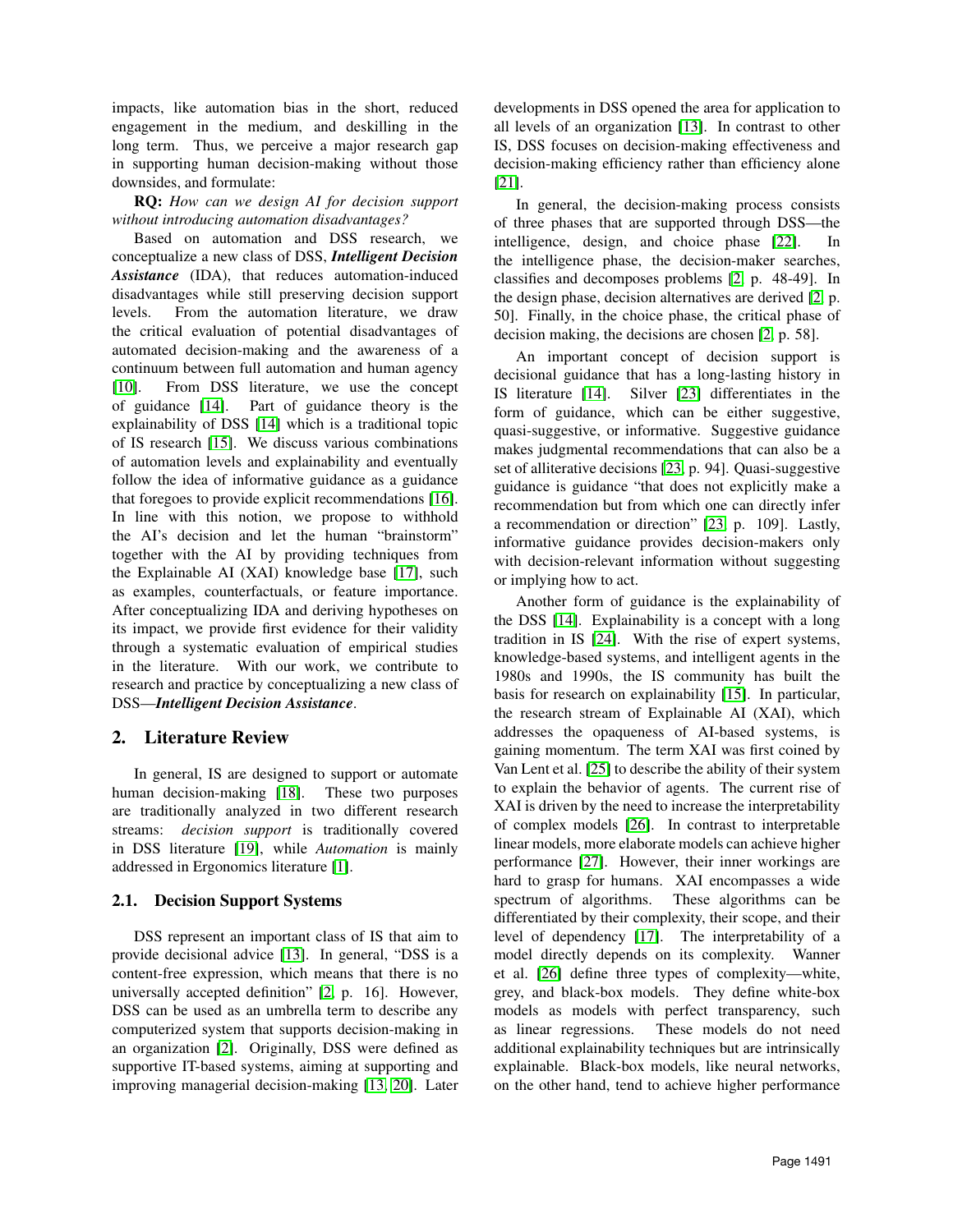but lack interpretability. Lastly, grey-box models are not inherently interpretable but are made interpretable with the help of additional explanation techniques. These techniques can be further differentiated in terms of their scope, i.e., being global or local explanations[\[17\]](#page-8-2): Global XAI techniques address holistic explanations of the models as a whole. In contrast, local explanations function on an individual instance basis. Besides the scope, XAI techniques can also be differentiated with regard to being model-specific or model agnostic.

### 2.2. Automation

Research on automation is an essential part of IS research [\[28\]](#page-8-13) and has been around for more than a century [\[4\]](#page-7-3) with the overarching goal to increase the efficiency of work by using automation as a means [\[29\]](#page-8-14). In general, humans are performing worse than machines in conducting repetitive tasks and are influenced by cognitive bias [\[30\]](#page-8-15). Thereby, automation can reduce human bias-induced errors. Automated decision-making applications are designed to minimize human involvement and relieve humans from exhaustive tasks [\[31\]](#page-8-16). Additionally, automation acts as an "talent multiplier" that scales human expertise and frees up human capacity to focus on more valuable work [\[31\]](#page-8-16).

Traditionally, automation has been seen as a binary state—either none or fully automatic [\[32\]](#page-8-17). However, Parasuraman et al. [\[10,](#page-7-9) p. 287] define automation as "the full or *partial* replacement of a function previously carried out by the human operator" which implies that automation may occur on different levels. The authors propose a taxonomy of automation and develop ten levels. While humans are responsible for decision making at the first five levels, AI has control at the last five levels up to full autonomy at level ten.

Beyond developing the 10-level taxonomy, Parasuraman et al. [\[10\]](#page-7-9) provide a four-stage model of automated human information processing consisting of information acquisition, information analysis, decision and action selection, and action implementation. This model allows to precisely specify which stage is automated in the decision process.

Although automation has many advantages, some authors have expressed challenges, such as automation bias or cognitive skill reduction leading possibly to deskilling [\[33\]](#page-8-18). In the following, we discuss these disadvantages which essentially represent the problem with current approaches that we want to solve.

In the short-term, automation might lead to *Automation bias* which is the "tendency to use automated cues as a heuristic replacement for vigilant information seeking and processing" [\[9\]](#page-7-8)—essentially

representing an over-reliance on AI recommendations. For this reason, sometimes high levels of automation are not desirable if the automation is not perfectly reliable and recommends wrong decisions [\[34\]](#page-8-19). These wrong recommendations then can lead to a negative switch from a previously correct human decision [\[35\]](#page-8-20).

Furthermore, in the long-term, automation bias can result in *deskilling*, either because of the reduction of existing skills or due to the lack of skill development in general [\[15,](#page-8-0) [36\]](#page-8-21). This attacks the collective intellectual capital that is the key asset of many organizations [\[6\]](#page-7-5). Many factors might eventually result in deskilling. One factor is the reduced amount of stored information in memory, and more importantly, the reduced mental capability to store information, when using automation, which is commonly known as the "Google effect" [\[37\]](#page-8-22). Users seem to reduce investing energy into storing things that can be easily retrieved [\[36\]](#page-8-21).

Research shows that human *engagement* in the task is particularly important to keep up the vigilantly [\[9\]](#page-7-8). Engagement is a psychological state that is broadly defined as an "individual's involvement and satisfaction as well as enthusiasm for work" [\[38,](#page-8-23) p. 269] that could reduce potential deskilling [\[6\]](#page-7-5). Exemplary, the danger of deskilling can be highlighted with an intelligent asset solution for financial markets. Thereby, the engagement of the broker in the task will reduce which may lead finally to deskilling. Therefore, within the company implementing that solution, the broker deskills—while brokers from companies not implementing the project stay skilled. In the long-term, the environment may eventually change, for example, because of new regulations. Therefore, existing AI solutions need to be built and trained. One of the most important factors in the development process is domain knowledge which may now be reduced due to deskilling. If other companies did not implement AI, they can build and adapt faster and will, therefore, have competitive advantages .

This long-term disadvantage of automated decision support leads to a discussion of efficiency in the short and long-term in human-AI systems. In the short-term AI might increase performance. However, in the long-term due to deskilling, AI systems will not be effectively further trained and evolved. This potentially results in severe negative long-term effects.

# 3. Conceptualization of Intelligent Decision Assistance

In this section, we use the previously depicted research streams of DSS and automation and synthesize them to conceptualize a solution against the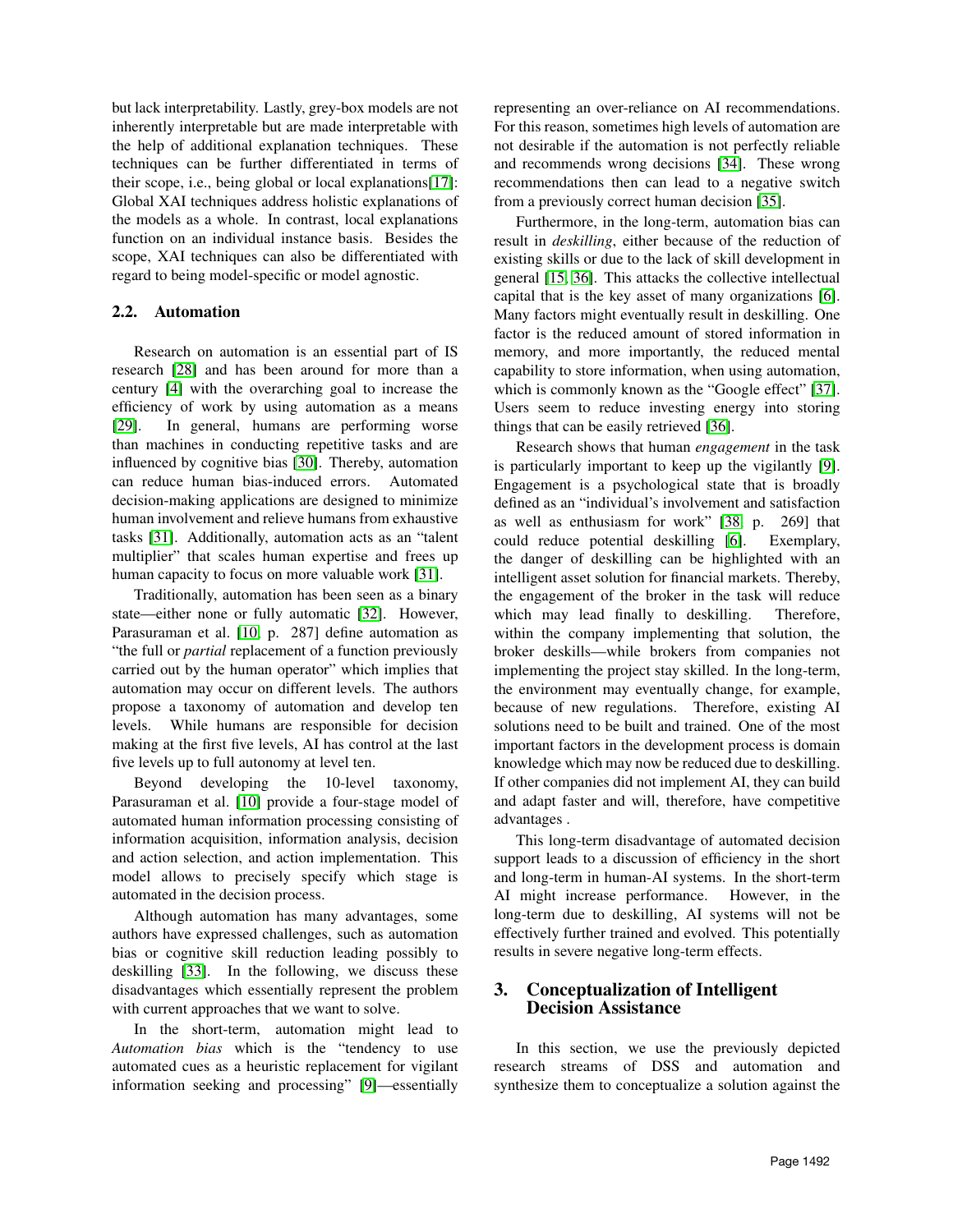disadvantages of automation. Subsequently, we discuss three particular techniques of this concept

We see two main dimensions that influence the undesired effects of automation, which we discuss in more detail below: First, the general level of human control and agency [\[10\]](#page-7-9) and, second, the form and degree of explainability [\[14\]](#page-7-13).

Which level of human agency in automation should be implemented is a notorious discussion in automation literature [\[30\]](#page-8-15). Asatiani et al. [\[6\]](#page-7-5) have discussed that retaining control of human workers may help to sustain their skill level. Similar, Endsley et al. [\[39\]](#page-8-24) argued that lower automation levels, in general, can keep them cognitively engaged.

Regarding the second dimension, the literature suggests "that a seamless, collaborative interaction between human agents and automated tools, as opposed to using automation as an isolated "black box", could help to prevent the ill effects of deskilling" [\[6,](#page-7-5) p. 6]. As discussed, the research stream of XAI addresses this "black box" issue in AI-based automated decision-making. Recent examples [\[40,](#page-8-25) [41\]](#page-9-0) demonstrate the capability of XAI to support end-users in their decision-making. By varying the "degree" of explanations, i.e. the system's transparency [\[42\]](#page-9-1), we believe different effects on the negative aspects of automation could be influenced. On the one hand, some might argue that more explainability is always better. However, the latest research suggests that a high level of automation paired with high explainability might just result in automation bias [\[43\]](#page-9-2). Furthermore, the degree of explainability should be adapted to the profession and experience of the end-user, e.g. novice users might need more intuitive and simpler explanations while data scientists can get the full degree of potential explanations [\[44\]](#page-9-3). These examples show that also the degree of explainability needs to be chosen thoughtfully.

As introduced, there are many forms of guidance—suggestive, quasi-suggestive, and informative guidance [\[16\]](#page-8-1). Suggestive guidance provides the decision-maker with explicit recommendations and tries to increase the guidance of this recommendation. However, as Parasuraman et al. [\[10\]](#page-7-9) states, also partially automated systems can lead to automation bias and skill degradation. In contrast, as mentioned, informative decisional guidance is a form of guidance where users do not receive explicit recommendations [\[16\]](#page-8-1). We follow this line of reasoning and propose a system could simply withhold its recommendation—although it is aware of that recommendation. Parkes [\[45\]](#page-9-4) validates that suggestive guidance—which is actually a form of automated decision making—can lead to automation

bias, while informative guidance does not have such effects. Research also shows that the effects of the types of guidance vary depending on the task complexity. Montazemi et al. [\[46\]](#page-9-5) found that suggestive guidance is better for less complex tasks and informative guidance is better with increasing task complexity. This argument strengthens our derivation. Following this line of thought gives rise to the idea to set the degree of automation to almost zero and withhold explicit AI recommendations while keeping support through explanations up. By doing so, we can minimize the drawbacks of automation while still assisting human decision-making. We are creating intelligent systems that are fully capable of solving issues on their own but use their capabilities to inspire and support instead of automating. Based on the derivation, we name this new class of DSS, Intelligent Decision Assistance (IDA) and define it as follows:

Definition: *Intelligent Decision Assistance (IDA) is an AI that a) supports humans, b) does not recommend explicit decisions or actions, and c) explains its reasoning*

Referring to the three phases of decision making—intelligence, design, and choice—we mainly support with this approach the intelligence and to some extent the design phase. In terms of final effects on the human, we derive three hypotheses (engagement, performance, automation disadvantages).

First, IDA provides decision-makers with options to actively engage with the task by interactively requesting explanations, interpreting them and essentially communicating with the AI. As Asatiani et al. [\[6\]](#page-7-5) [\[6\]](#page-7-5) have discussed providing explanations instead of using automation as an isolated "blackbox" could result in an engaged human-AI collaboration. Thus, we hypothesize:

#### H1: *IDA increases engagement with the task.*

Beyond that, we hypothesize that IDA should increase human performance. While especially, if the automation is far better than the human, IDA will most likely not exceed automated decision-making, it should still improve the performance by providing guidance and especially insights. Therefore, we formulate:

H2: *IDA performance outperforms the human alone.*

Lastly, because IDA does not incorporate higher levels of automation it should reduce automation disadvantages and especially prevent deskilling. Therefore, we formulate the following hypothesis:

H3: *IDA reduces automation induced disadvantages.*

In the next section, we are going to test these hypotheses based on empirical studies in the literature.

Figure [1](#page-4-0) depicts IDA in the continuum of both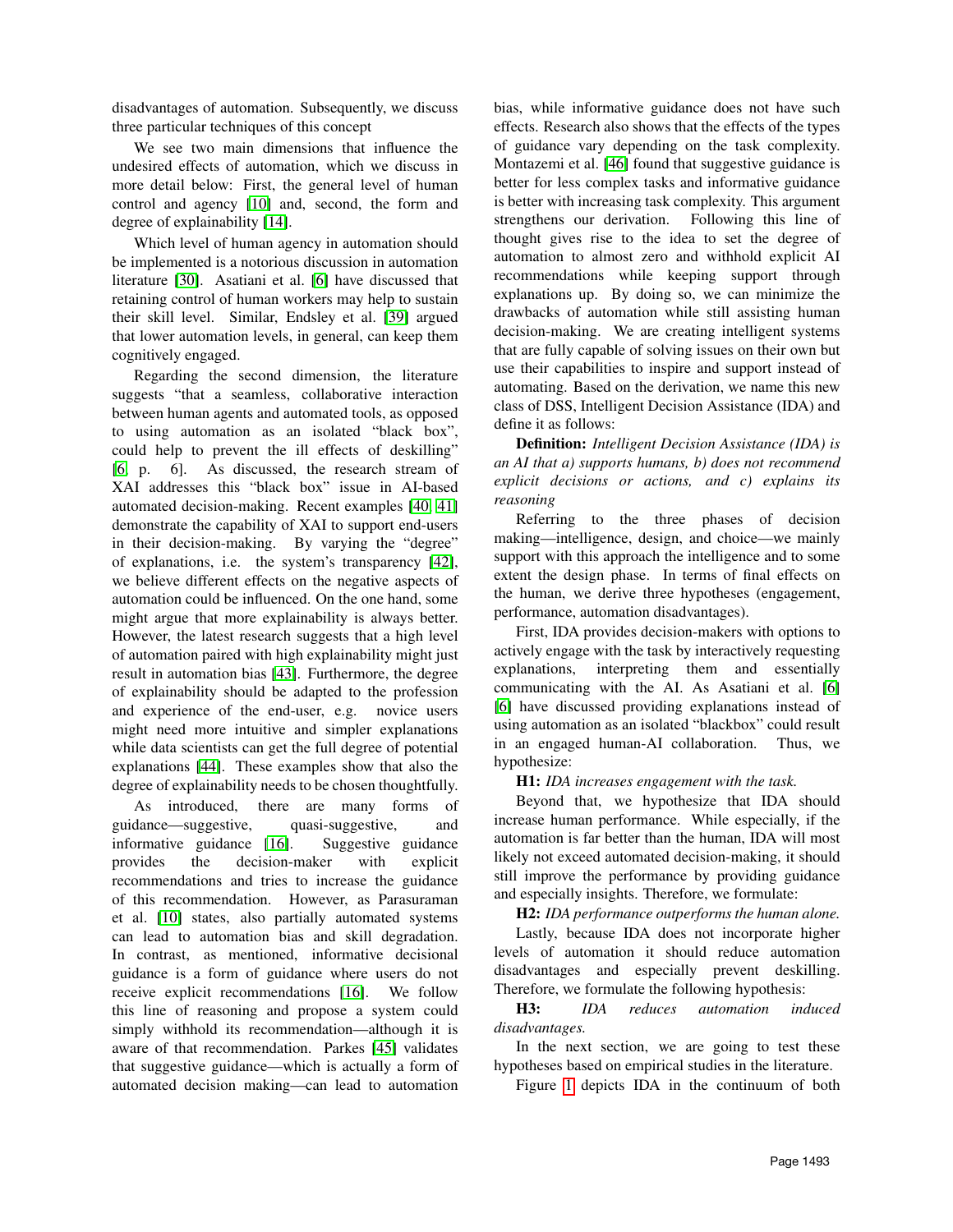

<span id="page-4-0"></span>No AI recommendations

### Figure 1. Positioning of Intelligent Decision Assistance on the two dimensions of explainability and degree of automation

discussed dimensions. We depict different types of systems for decision-making. At a high level of automation and almost no explanations, we position automation [\[2\]](#page-7-1). Traditional DSS come also usually with a higher level of automation, through providing explicit recommendation, but additionally provide explanations for the decision-maker. We delimit ourselves from DSS that use AI to transform unstructured data into structured data and DSS that use AI to produce a pre-decision output, e.g. a forecast. As stated, Parasuraman et al. [\[10\]](#page-7-9) define four stages of automation—information acquisition, information analysis, decision-making, and actions. Following this classification, we focus on the decision-making level. This classification allows us also to differentiate IDA from Advanced Analytics [\[47\]](#page-9-6). While advanced analytics may incorporate AI solutions they are always on the information acquisition or analysis level. In contrast, IDA allows the decision-maker to actively engage on the decision level and is positioned in the right top corner of Figure [1](#page-4-0) with high explainability and full human autonomy.

Now that we derived, defined, and delimit IDA, we discuss specific explanation techniques that support IDA and consequently pose valid implementation options. Specifically, we discuss feature importance, example-based explanations, and counterfactual explanations. We explain these features based on the example of a loan approval decision-making task.

Feature importance: Feature importance is a model-agnostic technique that gives the decision-maker information about the importance of specific data points. Two famous algorithms of feature importance are LIME [\[48\]](#page-9-7) and SHAP [\[49\]](#page-9-8). In a loan approval decision where the banker has information about past credits, expenses, demographics, etc., one could now train artificial intelligence to make this decision and recommend explicit decisions. In contrast, IDA would withhold the specific AI decision but provide the decision-maker, i.e. the banker, with information on which data was in particular important for the AI's decision. In an IDA this information could now be used for various use cases. Now in the time of big data, e.g. having many information on customers, one particular great use case would be to filter or sort the features in an intelligent way based on the feature importance.

Example-based explanations: Example-based explanations provide historical data that is similar to the current instance [\[50\]](#page-9-9). Example-based explanations, therefore essentially represent some form of information retrieval. Research in psychology states that humans prefer explanations that show examples [\[51\]](#page-9-10). Furthermore, examples can be used within complex tasks [\[52\]](#page-9-11). Referring to our loan approval case, the decision-maker would receive information on past approvals that were similar. In an IDA, the decision-maker would get information about similar historical cases that are labeled. Based on these examples, the decision-maker should be able to infer differences or similarities.

Counterfactual explanation: Counterfactual explanations give information on what the smallest change would be to get a different AI decision [\[53\]](#page-9-12). Counterfactual explanations take a similar form to the statement [\[54\]](#page-9-13): "You were denied a loan because your annual income was 20,000. If your income had been 45,000, you would have been offered a loan." In an IDA a counterfactual explanation would look like the following: "Your current annual income is £30,000. If your income would be £45,000, the AI's decision would change." This type of non-intrusive explanation would lead to an increased thought process of the decision-maker.

Figure [2](#page-5-0) highlights the idea of IDA for a credit allowance example. On the left side, we display a traditional interface for automated decision-making. On the right side, IDA is visualized. In the traditional interface, the decision-maker gets a specific recommendation. Additionally, the decision-maker gets the available information on the credit applicant, the importance of the features for the decision, and optional explanation options. In contrast, an IDA does not provide a specific recommendation, but rather various XAI techniques that allow the decision-maker to "brainstorm" with the AI.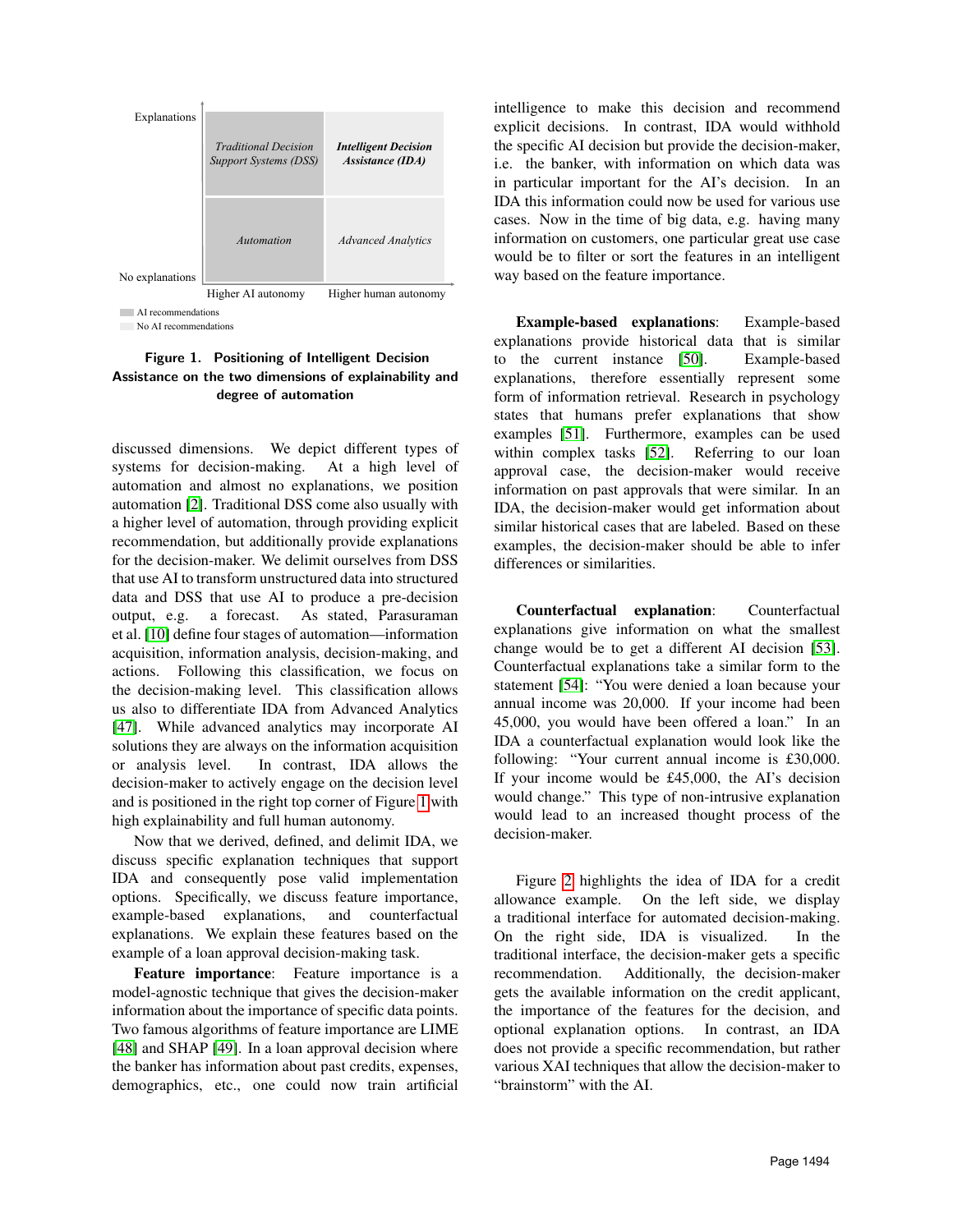

<span id="page-5-0"></span>Figure 2. Comparison of traditional automated decision-making and Intelligent Decision Assistance (IDA)

### 4. Validation Study

After deriving a conceptualization of IDA, we validate our concept by conducting a literature-based validation study based on the methodology outlined by Brocke et al. [\[55\]](#page-9-14). The goal of the study is to find empirical studies that tested variations of automation and explainability and to analyze whether the findings do support our hypotheses above. This means they should address the degree of automation and explainability. For this reason, our search string consists of two main parts. The first reflects XAI, including relevant synonyms, such as "explainable AI" or "interpretability" comprises of "Artificial Intelligence". The second part comprised synonyms of behavioral experiments, e.g., "user study" or "user evaluation". To find the synonyms, we initiated our SLR with an explorative search. The search string was iteratively extended resulting in the following final search string:

*TITLE-ABS-KEY("explainable artificial intelligence" OR XAI OR "explainable AI" OR ( ( interpretability OR explanation ) AND ("artificial intelligence" OR ai OR "machine learning" ) ) ) AND ( "human performance" OR "human accuracy" OR "user study" OR "empirical study" OR "online experiment" OR "human experiment" OR "behavioral experiment" OR "human evaluation" OR "user evaluation")*

Then, we selected an appropriate database. Our exploratory search indicated that relevant work is dispersed across multiple disciplines, publishers, conferences, and journals. For this reason, we chose the SCOPUS database, to ensure comprehensive coverage. Following that, we defined our inclusion criteria. We included every article that (a) conducted empirical research, (b) reported performance measures, (c) focused on an application context where AI supports humans on the decision level, and (d) provided an IDA setting. With our search string defined, we conducted the SLR from January to March 2021. We identified 256 articles through the keyword-based search. As a next step, we analyzed the abstract of each article and filtered based on our inclusion criteria, leading to 61 articles. Afterward, two independent researchers read all articles in detail and applied the inclusion criteria again. Based on these, we conducted a forward and backward search. This led to a total of five articles that were consequently analyzed in-depth to collect data about each experiment. The data collection process was conducted by two independent researchers who discussed and homogenized differences. The main focus of the validation study was to extract the treatments and outcomes of each experiment reported in the studies. For example, if two XAI techniques were used and compared as separate experimental treatments we added two entries into our database. In total, we identified five articles and 12 experiments [\[40,](#page-8-25) [56,](#page-9-15) [57,](#page-9-16) [58,](#page-9-17) [59\]](#page-9-18). In the following, we describe the studies and their results with regard to IDA in detail.

Carton et al. [\[56\]](#page-9-15) conduct an experiment on online toxicity classification of social media posts. They use feature importance to highlight words that were relevant for the classification. As one condition they have the prediction presence. In their experiment, they find no significant effect of examples. However, they find signs of automation bias:"We find that the presence of a visible model prediction tends to bias subjects in favor of the prediction, whether it is correct or incorrect." [\[56,](#page-9-15) p. 101]

Chu et al. [\[57\]](#page-9-16) conduct an experiment on age guessing supported through AI. They test three different conditions of explanations and the visibility of AI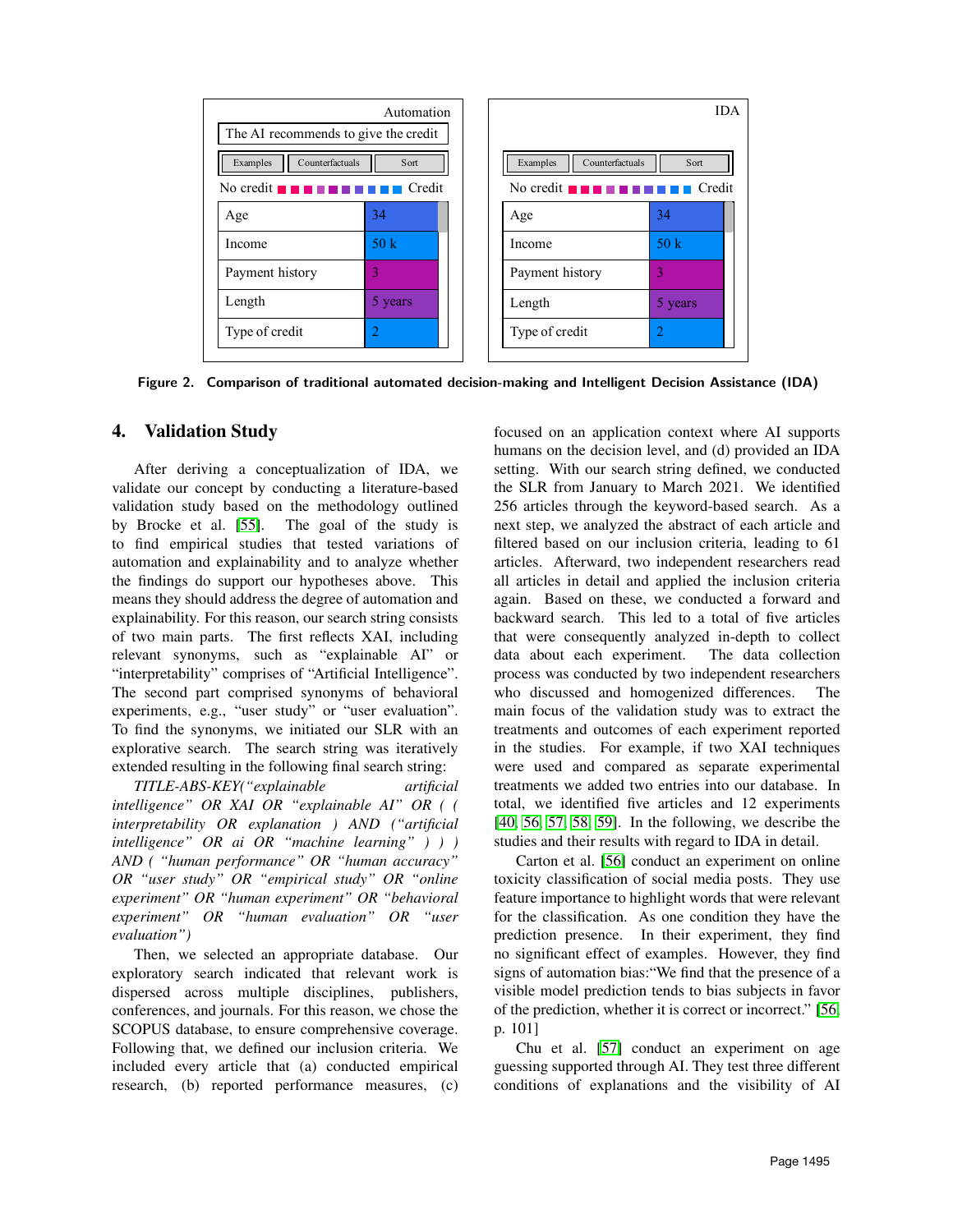predictions. The authors found no significant effects of explanations but also signs of automation bias: "The predictions generally help whenever the human is inaccurate [...], but can hurt when the human is accurate and the model is inaccurate [...]." [\[57,](#page-9-16) p. 5]

Lai and Tan [\[40\]](#page-8-25) and Lai et al. [\[58\]](#page-9-17) refer in their studies also to the ten levels of automation introduced by [\[10\]](#page-7-9) and test various XAI techniques without ever displaying what the actual AI's decision is on a deception detection task. For example, they highlight all words that were relevant for the decision (unsigned) [\[58\]](#page-9-17). Another condition was to colorize this highlight differently depending on the influence of the words (signed). Their results show that signed highlights result in a significant increase in XAI-assisted performance (70.7% for signed, and 60.4% for human performance) [\[58\]](#page-9-17). In Lai and Tan [\[40\]](#page-8-25) they test additionally the influence of example-based explanations with also positive but not significant effects. However, also in Lai and Tan [\[40\]](#page-8-25) two highlight-based conditions showed significant positive effects in terms of short-term performance.

Lastly, Schmidt and Biessmann [\[59\]](#page-9-18) conduct two different tasks in their experiment—a book category classification based on their descriptions and a movie rating classification. They test two different XAI algorithms, both feature importance techniques to highlight important words. Both data sets and both XAI algorithms show an increase in IDA performance with one algorithms generating significant results on both data sets.

| Source | <b>Engagement</b> | <b>Performance</b> | <b>Automation</b>      |
|--------|-------------------|--------------------|------------------------|
| [56]   | No Measurement    | No effect          | <b>Automation Bias</b> |
| [57]   | No Measurement    | No effect          | <b>Automation Bias</b> |
| [40]   | No Measurement    | Improvement        | No Measurement         |
| [58]   | No Measurement    | Improvement        | No Measurement         |
| [59]   | No Measurement    | Improvement        | No Measurement         |

<span id="page-6-0"></span>Table 1. Validation study results

Table [1](#page-6-0) summarizes our results of the validation study. Regarding our first hypothesis (H1), we can see that current research fails to provide insights into the effect of IDA on engagement. Regarding H2, three papers validated our hypotheses that IDA performance should exceed human performance. Lastly, regarding H3, two of the studies showed signs of Automation Bias in the presence of explicit AI recommendations, which is an indicator of potential long-term deskilling effects [\[15,](#page-8-0) [36\]](#page-8-21).

## 5. Discussion

Overall, the validation study provides first support for the hypotheses on the impact of IDA and highlights the potential of IDA through five experiments with significant positive effects and none with significant negative effects. Furthermore, the study shows that current research lacks insights on the influence of IDA on engagement which should be addressed in future research.

IDA has of course also limitations. One of them might be the perceived usefulness. Telling the decision-maker that the AI would be theoretically capable of providing them with a recommendation but this recommendation is to withhold may be perceived as annoying for decision-makers, especially if they are under time pressure. Therefore, the advantages of IDA need to be highlighted. One attenuated option could be to show the explanations on default, but the recommendation just on request. Another limitation is the potential high computational costs. Some XAI techniques, e.g. SHAP values [\[49\]](#page-9-8), are computational inefficient. Therefore, the computational costs, especially in comparison to traditional analytics tools might be much higher. This trade-off has to be determined for individual cases.

We want to clarify that IDA should not be applied in every use case. We explicitly derive this idea for knowledge work and not for repetitive structured work. Especially for jobs where the disadvantages of automation are critical, IDA should be taken into account. Among others, in high stake decision-making such as medicine, law, or human resource. But also in knowledge-intensive areas where the competitive advantage is based on knowledge, such as finance. However, as pointed out by Endsley and Kaber [\[32\]](#page-8-17), for structured tasks that require low flexibility and have a high system performance, full automation can be the best option.

Additionally, we want to discuss an additional advantage that may have a temporary influence on the adoption of IDA. Paragraph 22 of the GDPR states: "The data subject shall have the right not to be subject to a decision based solely on automated processing [...]." [\[60\]](#page-9-19) This means that in some cases automated decision-making is simply forbidden. Here the best possible augmentation through IDAs could be a valuable approach.

Furthermore, IDAs could have a positive influence on the fairness of AI-enhanced decision-making. AI algorithms can have biases that can lead to unfair decision-making. With IDAs, we allow people to have full control over the final decision and can thus reduce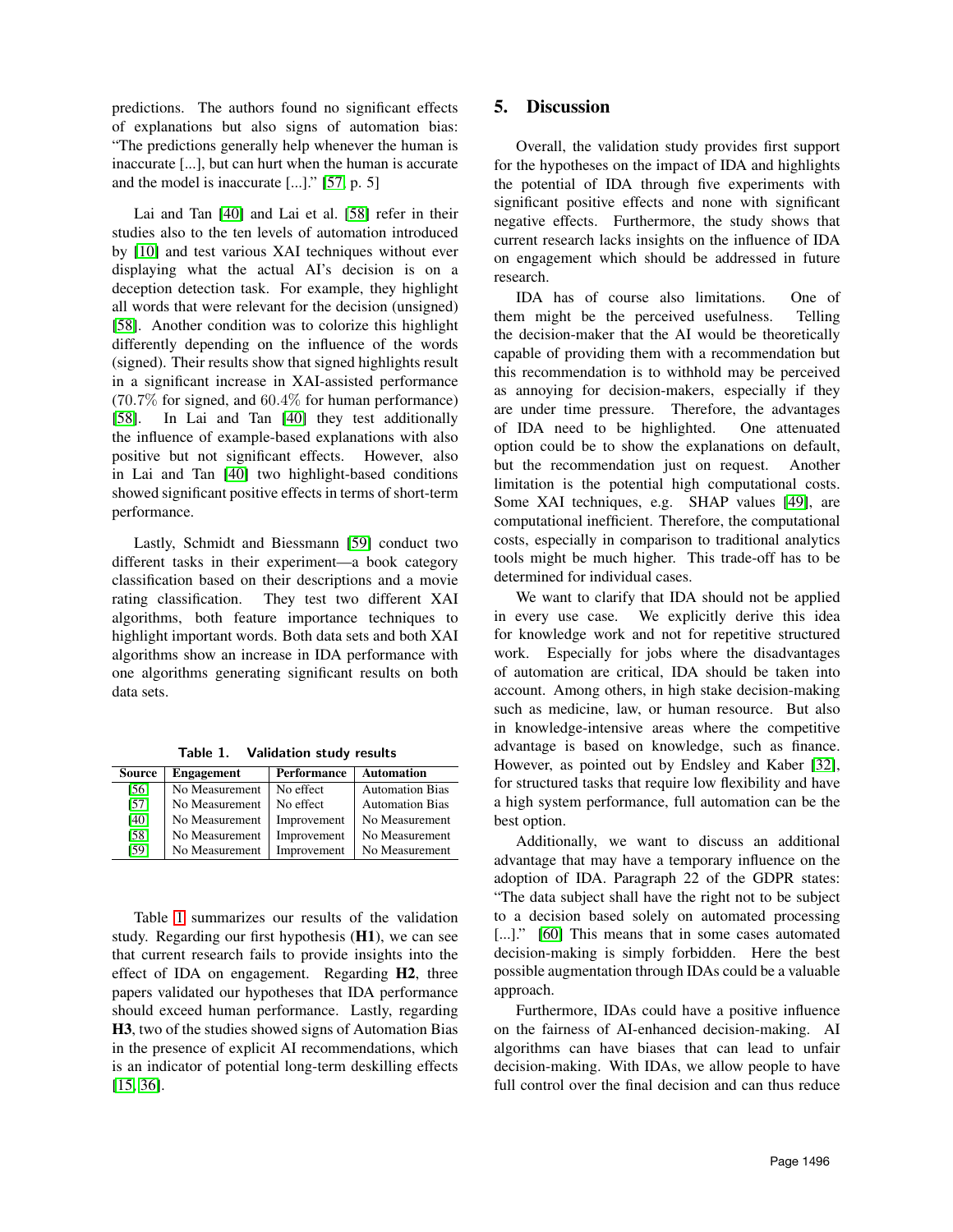bias.

Finally, there are some open questions. Future work should empirically validate whether IDAs prevent deskilling and other automation disadvantages and in contrast increases engagement. Furthermore, one should access the efficiency effects of IDA on human decision-making. For example, Fazlollahi et al. [\[61\]](#page-9-20) find that decisional guidance increases decision time. However, also direct recommendations may decrease efficiency if they lead to cognitive dissonance and consequently to an in-depth analysis of the decision-maker. The efficiency of IDAs needs to be compared to pure human and automated approaches.

### 6. Conclusion

The main goal of this study was to conceptualize a solution to automation-induced disadvantages, such as automation bias or deskilling. To do so, we initiated our research by conducting a literature review of automation and DSS literature. Based on these two research streams, we conceptualized a new class of DSS, namely *Intelligent Decision Assistance* (IDA). IDA augments human decision-making through Explainable AI (XAI) while withholding explicit AI recommendations. Thereby, IDA aims to provide insight into the data without generating automation disadvantages. Subsequently, we validated our conceptualization by searching for empirical literature which shows first evidence of our hypotheses.

Our contributions are threefold: First, we synthesize the body of knowledge in automation sciences and decision support literature. Second, we conceptualize a new class of systems—IDA—and third, we test three hypotheses regarding the potential of IDA.

Unleashing the potential of IDA requires a multidimensional design process. For this reason, we see the IS research community as the predestined research discipline to advance research in this field. We hope to motivate IS researchers and practitioners to actively participate in the exploration of IDA.

#### **References**

- <span id="page-7-0"></span>[1] Crispin Coombs, Donald Hislop, Stanimira K Taneva, and Sarah Barnard. The strategic impacts of intelligent automation for knowledge and service work: An interdisciplinary review. *The Journal of Strategic Information Systems*, 29(4): 101600, 2020.
- <span id="page-7-1"></span>[2] Efraim Turban, Ramesh Sharda, and Dursun Delen. Decision support and business intelligence systems (required). *Google Scholar*, 2010.
- <span id="page-7-2"></span>[3] George Anthony Gorry and Michael S Scott Morton. A framework for management information systems. 1971.
- <span id="page-7-3"></span>[4] Mary C Lacity and Leslie P Willcocks. A new approach to automating services. *MIT Sloan Management Review*, 58(1):41–49, 2016.
- <span id="page-7-4"></span>[5] Carl Benedikt Frey and Michael A Osborne. The future of employment: How susceptible are jobs to computerisation? *Technological forecasting and social change*, 114:254–280, 2017.
- <span id="page-7-5"></span>[6] Aleksandre Asatiani, Esko Penttinen, Tapani Rinta-Kahila, and Antti Salovaara. Implementation of automation as distributed cognition in knowledge work organizations: Six recommendations for managers. In *40th international conference on information systems*, pages 1–16, 2019.
- <span id="page-7-6"></span>[7] Infosys. How FinTechs can enable better support to FIs' credit decisioning? 2019.
- <span id="page-7-7"></span>[8] Edward Tristram Albert. Ai in talent acquisition: a review of ai-applications used in recruitment and selection. *Strategic HR Review*, 2019.
- <span id="page-7-8"></span>[9] Kathleen L Mosier and Linda J Skitka. Automation use and automation bias. In *Proceedings of the human factors and ergonomics society annual meeting*, volume 43, pages 344–348. SAGE Publications Sage CA: Los Angeles, CA, 1999. ISBN 1541-9312.
- <span id="page-7-9"></span>[10] Raja Parasuraman, Thomas B. Sheridan, and Christopher D. Wickens. A model for types and levels of human interaction with automation. *IEEE Transactions on Systems, Man, and Cybernetics Part A:Systems and Humans.*, 30(3):286–297, 2000. ISSN 10834427.
- <span id="page-7-10"></span>[11] Jennifer Adelstein. Disconnecting knowledge from the knower: the knowledge worker as icarus. *Equal Opportunities International*, 26(8): 853–871, 2007.
- <span id="page-7-11"></span>[12] Lucas Baier, Niklas Kühl, and Gerhard Satzger. How to cope with change?-preserving validity of predictive services over time. In *Proceedings of the 52nd Hawaii International Conference on System Sciences*, 2019.
- <span id="page-7-12"></span>[13] David Arnott and Graham Pervan. A critical analysis of decision support systems research revisited: the rise of design science. In *Enacting Research Methods in Information Systems*, pages 43–103. Springer, 2016.
- <span id="page-7-13"></span>[14] Stefan Morana, Silvia Schacht, Ansgar Scherp,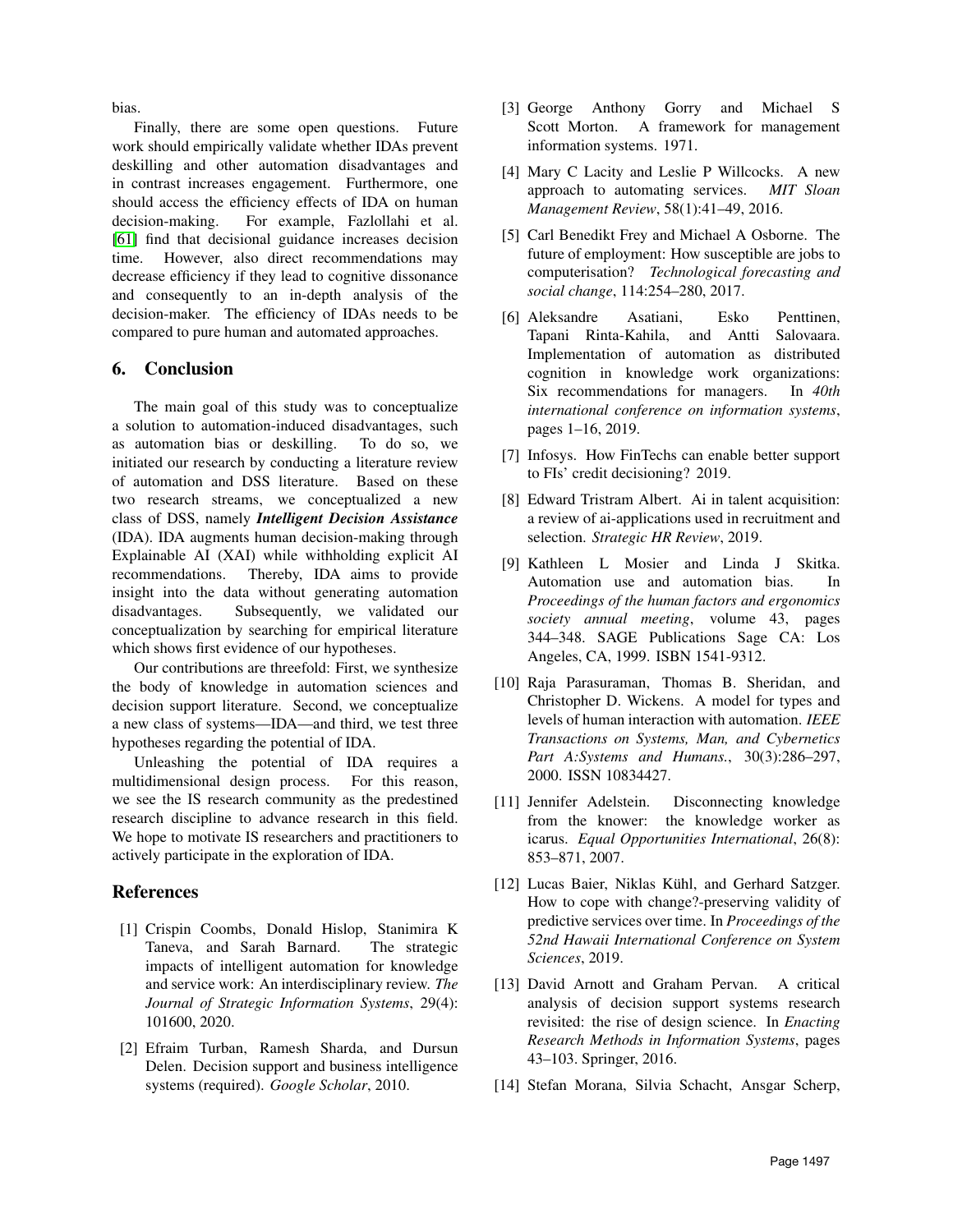and Alexander Maedche. A review of the nature and effects of guidance design features. *Decision Support Systems*, 97:31–42, 2017.

- <span id="page-8-0"></span>[15] Christian Meske, Enrico Bunde, Johannes Schneider, and Martin Gersch. Explainable artificial intelligence: Objectives, stakeholders, and future research opportunities. *Information Systems Management*, pages 1–11, 2020.
- <span id="page-8-1"></span>[16] Mark S Silver. Decisional guidance for computer-based decision support. *MIS quarterly*, pages 105–122, 1991.
- <span id="page-8-2"></span>[17] Amina Adadi and Mohammed Berrada. Peeking inside the black-box: a survey on explainable artificial intelligence (xai). *IEEE access*, 6: 52138–52160, 2018.
- <span id="page-8-3"></span>[18] Shoshana Zuboff. Automate/informate: The two faces of intelligent technology. *Organizational dynamics*, 14(2):5–18, 1985.
- <span id="page-8-4"></span>[19] Daniel J Power. A brief history of decision support systems. *DSSResources. com*, 3, 2007.
- <span id="page-8-5"></span>[20] Lawrence F Young. Right-brained decision support systems. *ACM SIGMIS Database: the DATABASE for Advances in Information Systems*, 14(4):28–36, 1983.
- <span id="page-8-6"></span>[21] Gerald E Evans and James R Riha. Assessing dss effectiveness using evaluation research methods. *Information & management*, 16(4):197–206, 1989.
- <span id="page-8-7"></span>[22] Herbert A Simon. The new science of management decision. 1960.
- <span id="page-8-8"></span>[23] Mark S Silver. Decisional guidance. *Human–Comouter*, page 90, 2015.
- <span id="page-8-9"></span>[24] Shirley Gregor and Izak Benbasat. Explanations from intelligent systems: Theoretical foundations and implications for practice. *MIS quarterly*, pages 497–530, 1999.
- <span id="page-8-10"></span>[25] Michael Van Lent, William Fisher, and Michael Mancuso. An explainable artificial intelligence system for small-unit tactical behavior. In *Proceedings of the national conference on artificial intelligence*, pages 900–907, 2004.
- <span id="page-8-11"></span>[26] Jonas Wanner, Lukas-Valentin Herm, Kai Heinrich, Christian Janiesch, and Patrick Zschech. White, grey, black: Effects of xai augmentation on the confidence in ai-based decision support systems. 2020.
- <span id="page-8-12"></span>[27] Erica Briscoe and Jacob Feldman. Conceptual complexity and the bias/variance tradeoff. *Cognition*, 118(1):2–16, 2011.
- <span id="page-8-13"></span>[28] Ulrich Frank. Increasing the level of automation in organisations: Some remarks on formalisation, contingency and the social construction of reality. *The Systemist*, 20:98–113, 1998.
- <span id="page-8-14"></span>[29] Katsundo Hitomi. Automation—its concept and a short history. *Technovation*, 14(2):121–128, 1994.
- <span id="page-8-15"></span>[30] Jeffrey Heer. Agency plus automation: Designing artificial intelligence into interactive systems. *Proceedings of the National Academy of Sciences*, 116(6):1844–1850, 2019.
- <span id="page-8-16"></span>[31] Jeanne G Harris and Thomas H Davenport. Automated decision making comes of age. *MIT Sloan Management Review*, 46(4):2–10, 2005.
- <span id="page-8-17"></span>[32] Mica R Endsley and David B Kaber. Level of automation effects on performance, situation awareness and workload in a dynamic control task. *Ergonomics*, 42(3):462–492, 1999.
- <span id="page-8-18"></span>[33] Lisanne Bainbridge. Ironies of automation. In *Analysis, design and evaluation of man–machine systems*, pages 129–135. Elsevier, 1983.
- <span id="page-8-19"></span>[34] Nadine B Sarter and Beth Schroeder. Supporting decision making and action selection under time pressure and uncertainty: The case of in-flight icing. *Human factors*, 43(4):573–583, 2001.
- <span id="page-8-20"></span>[35] Kate Goddard, Abdul Roudsari, and Jeremy C Wyatt. Automation bias: a systematic review of frequency, effect mediators, and mitigators. *Journal of the American Medical Informatics Association*, 19(1):121–127, 2012.
- <span id="page-8-21"></span>[36] Steve G Sutton, Vicky Arnold, and Matthew Holt. How much automation is too much? keeping the human relevant in knowledge work. *Journal of emerging technologies in accounting*, 15(2): 15–25, 2018.
- <span id="page-8-22"></span>[37] Betsy Sparrow, Jenny Liu, and Daniel M Wegner. Google effects on memory: Cognitive consequences of having information at our fingertips. *science*, 333(6043):776–778, 2011.
- <span id="page-8-23"></span>[38] James K Harter, Frank L Schmidt, and Theodore L Hayes. Business-unit-level relationship between employee satisfaction, employee engagement, and business outcomes: a meta-analysis. *Journal of applied psychology*, 87(2):268, 2002.
- <span id="page-8-24"></span>[39] Mica R Endsley et al. The role of situation awareness in naturalistic decision making. *Naturalistic decision making*, 269:284, 1997.
- <span id="page-8-25"></span>[40] Vivian Lai and Chenhao Tan. On human predictions with explanations and predictions of machine learning models: A case study on